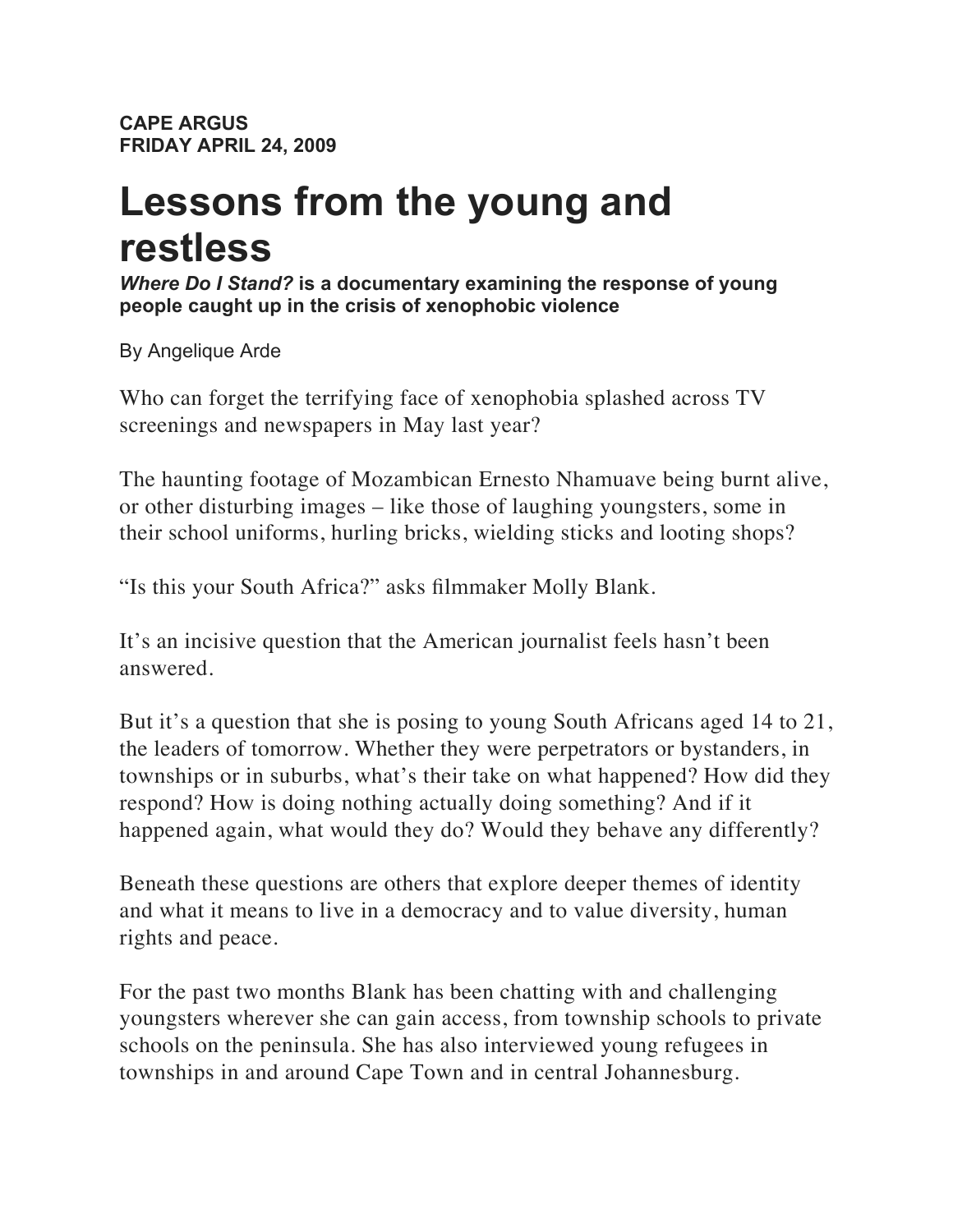Her goal is to make sure that conversations with young people are being had and to document their stories. "The youth need to hear their stories and so do we so that we may understand them."

It's a critical point considering that 50% of South Africa's population is under the age of 23.

Ultimately, *Where Do I Stand?* will be used in workshops with teachers who will themselves engage in these conversations and in turn use the documentary in their classrooms.

The project is a collaboration between Blank and Shikaya, a non-profit organization that supports teachers in their quest to develop responsible, caring and active democratic citizens.

"Shikaya takes teachers on a journey of personal and professional change as they explore their role as change agents in their schools and classrooms, explains Dylan Wray, the executive director of Shikaya.

The non-profit organization does this through teacher development workshops and programmes such as the Anti-racism in Schools seminar for the Western Cape Education Department, the first of which was held in Hermanus earlier this year.

Shikaya's main project is Facing the Past – Transforming our Future, which has proven effective in helping teachers examine the way South Africa's past has affected them as individuals and educators.

By exploring the case studies of Nazi Germany and the Holocaust, and then apartheid South Africa, history is used to examine behaviour and look at what makes people perpetrators, bystanders and resistors and allows young people to connect history to moral and ethical decision-making.

About 200 teachers from 60 schools in the Western Cape have participated in the course - affecting nearly 15 000 pupils in history, life orientation and English classes.